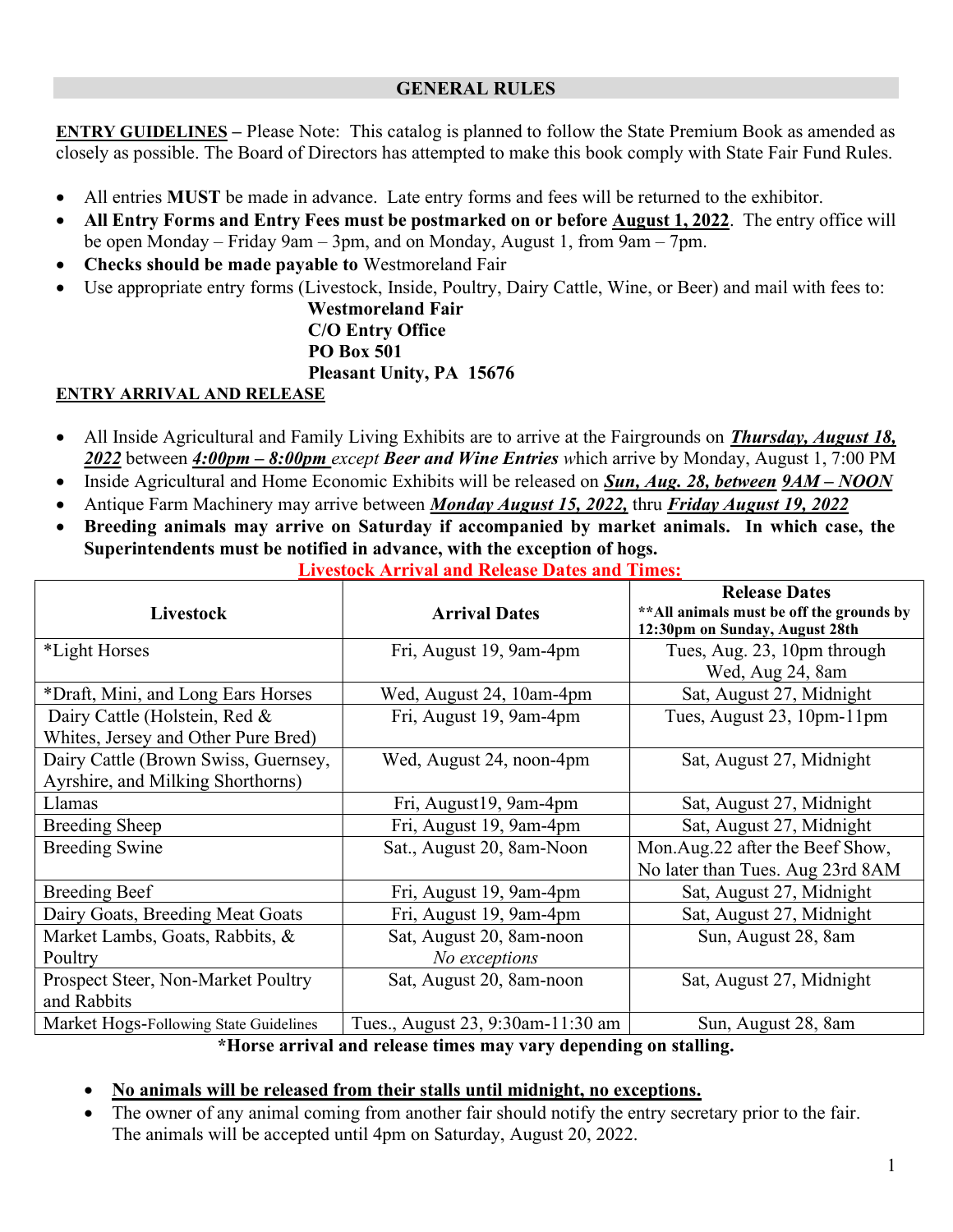### GENERAL RULES

Please note new rules are italicized.

- 1. All exhibitors agree to be bound by the rules and regulations of the Westmoreland Fair Association.
- 2. The fair management reserves the right to amend or add to these rules and regulations as its judgment may determine.
- 3. Reasonable care will be taken to protect all exhibits on display from injury and damage. The fair is not, in any way, to be held responsible for damage or loss due to accidents, water, fire, theft, natural disaster, or any other occurrence.
- 4. The fair staff and any volunteer representing the fair are not responsible for injury to any livestock entry while on the grounds for exhibition or competition.
- 5. Entries will be made according to classification.
- 6. Premiums as listed may be given for meritorious exhibits. IN CASES WHERE THERE IS ONLY ONE EXHIBITOR, JUDGES MAY GIVE AN AWARD SUCH AS THEY DEEM THE EXHIBIT IS WORTHY TO RECEIVE. The same rule applies where there are fewer entries in any class than the number of premiums offered. The judges may, at their discretion, award a prize or prizes of such grade, as the exhibitor deserves.
- 7. The space for competitive exhibits is limited. The fair reserves the right to limit the number of entries in any department of the fair.
- 8. All livestock exhibitors are responsible for their own bedding. Any un-natural bedding ie rugs, rubber mats and the like, must be removed at the end of the fair. A surcharge will be assessed of the exhibitor if not removed. When disposing of manure – please remove all trash.
- 9. Exhibitors may not remove tack, equipment or displays during release of market animals on Sunday morning between 8:00 AM and noon.
- 10. For pedestrian safety and traffic flow, livestock exhibitors are not to hang decorations, tack boxes etc., on the outside of pens. Exhibitors will be asked to remove such items.
- 11. The fair reserves the right to determine the number and type of entries shown by any one exhibitor.
- 12. No exhibitor may enter more than 2 animals in any one class, limited to one entry per group class per exhibitor, with the exception of rabbits.
- 13. The decision of the judges shall be final in all cases except where mistakes, fraud, misrepresentation or collusion, not discovered at the time of award, is proven. In such cases, the Superintendent, Manager, or Secretary of the fair or show, or such referee as he may appoint, may make the decision. The case may be appealed to the Fair Management from whose decision there can be no appeal. All protests regarding the judging must be made in writing and must plainly state the cause of the complaint or appeal. Such protests must be filed at the fair office within 24 hours of the occurrence.
- 14. It shall be the responsibility of the exhibitor to make known the proper name of the article or breed of livestock he is entering. Any item entered improperly, will be disqualified to receive a prize but the judges will mark the correct name on the entry tag for the benefit of the owner so the same mistake in entering need not be made the second time.
- 15. All entries must be grown, produced, or made since the last fair.
- 16. All livestock offered for premiums must be the property of the owners thirty days or longer.
- 17. Superintendents of a Department reserve the right to bar from competition any entry of inferior quality and those not possessing sufficient merit to warrant recognition. The fair reserves the right to remove any exhibit not worthy of viewing by the public.
- 18. No exhibit may be removed at any time before the close of the fair except by consent of the management.
- 19. During the judging, buildings, except livestock arenas, are to be closed to everyone except for officials, judges and necessary attendants. No exhibitor or his agent shall communicate with the judge during the time of determining the awards, except to answer questions proposed by the judges. Any exhibitor or his agent interfering with the judges while making awards shall forfeit any premium to which he would otherwise be entitled.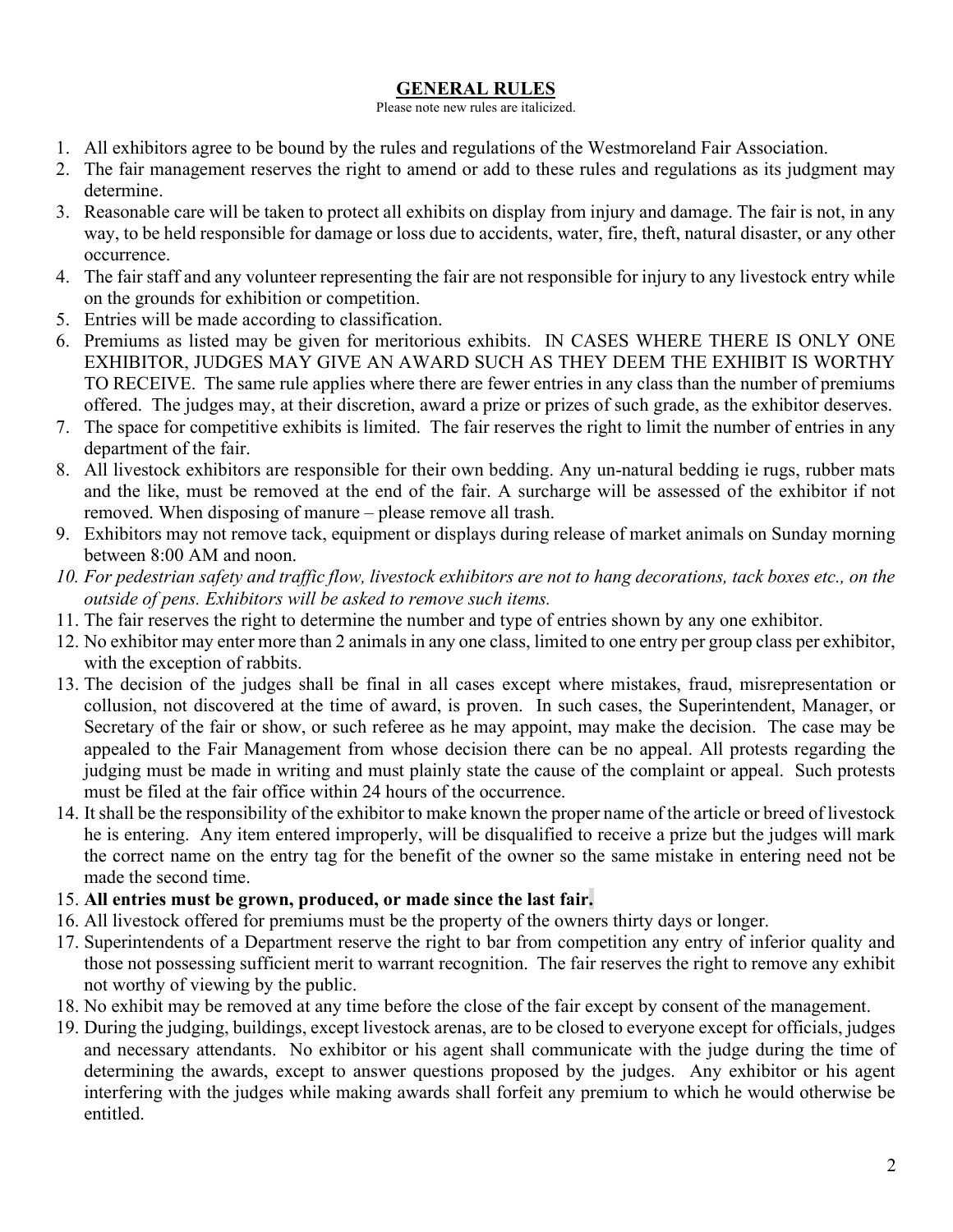- 20. No person shall be allowed in the ring while stock is being judged except the judge, superintendents, and necessary attendants.
- 21. Should any animal awarded a prize be disqualified, the animals gaining the lower prizes shall move into the next higher position, if in the opinion of the judges the animals are worthy of such prizes.
- 22. When exhibitors and animals are in the ring, each animal must be under halter and in control of the owner.
- 23. Joint ownership is considered to be as one owner in accordance with registration papers.
- 24. If earned premiums exceed total budget the Fair Association reserves the right to pro-rate the difference between the winners.
- 25. All premium checks will be mailed within a week of the final fair day. Correct mailing addresses must be given on the entry forms or premiums will be forfeited. All checks must be cashed within 60 days of the check issue date. No checks will be reissued. All requests for premium check corrections must be made by September  $15<sup>th</sup>$ .
- 26. Entry fees must accompany entry forms. See entry forms for fees.
- 27. Any NSF (Non-sufficient funds) check will result in the extra charge of \$30. Premiums will be withheld until this is resolved.
- 28. Where an award ribbon is lost, stolen or destroyed, the exhibitor may, if available, receive a duplicate at the close of the fair which shall be supplied by the fair free of charge.
- 29. Exhibitors of horses, dairy and beef animals are entitled to one tie space for each animal entered and exhibited. No displays are permitted to be set-up until stalls are assigned. Space will be provided for tack, if available.
- 30. For Champion Awards where there are less than 3 exhibitors in competition, will be at the judge's discretion.
- 31. No vehicles will be permitted entry through any gate between the hours of 4-11pm. All vehicles must be removed from the area around the barn and other designated areas from 4 to 11pm. The rule will be strictly enforced in order to maintain fire safety access.
- 32. The livestock gate will be closed from 11pm 6am nightly.
- 33. No entry fee will be refunded unless application is withdrawn before the closing date of entries.
- 34. All exhibits will be limited to one entry per person, per class, unless otherwise noted under department rules.
- 35. Only exhibits listed in the premium book will be accepted for judging.
- 36. Animals may be housed *only* in the barns or designated tie out areas.
- 37. No animals from one building are permitted in any other buildings.
- 38. Over fitting of ALL LIVESTOCK is discouraged. Any artificial means used to change the form or shape of an animal will disqualify it from competition.
- 39. Fitting areas will be designated by the department superintendent for safety of both animals and the spectators.
- 40. Food products cannot be treated with any substance that causes them to become poisonous and/or unfit for consumption. Any such incidents must be reported to the Pennsylvania Agricultural Fair Program for further review.
- 41. Department Superintendents may enter exhibits in their own departments, but neither they nor any other exhibitor may communicate with the judges during award determination time, except to answer questions proposed by judges.
- 42. Any exhibitor not abiding by the above rules may be asked to remove their exhibits and will forfeit any premiums awarded.
- 43. NOTICE: Prior authorization from the office IS REQUIRED for queens from other fairs to participate in Westmoreland Fair festivities, such as presenting awards, etc.

# ALCOHOLIC BEVERAGES ARE PROHIBITED

# PENNSYLVANIA CRIMINAL LAW – SECTION 6308 PURCHASE, CONSUMPTION,

POSSESSION OR TRANSPORTATION OF INTOXICATING BEVERAGES. \*\*Offense defined – A person is guilty of a summary offense if he or she, being less than 21 years of age, attempts to purchase, purchases, consumes, possesses or transports any alcoholic, liquor or malt or brewed beverages.